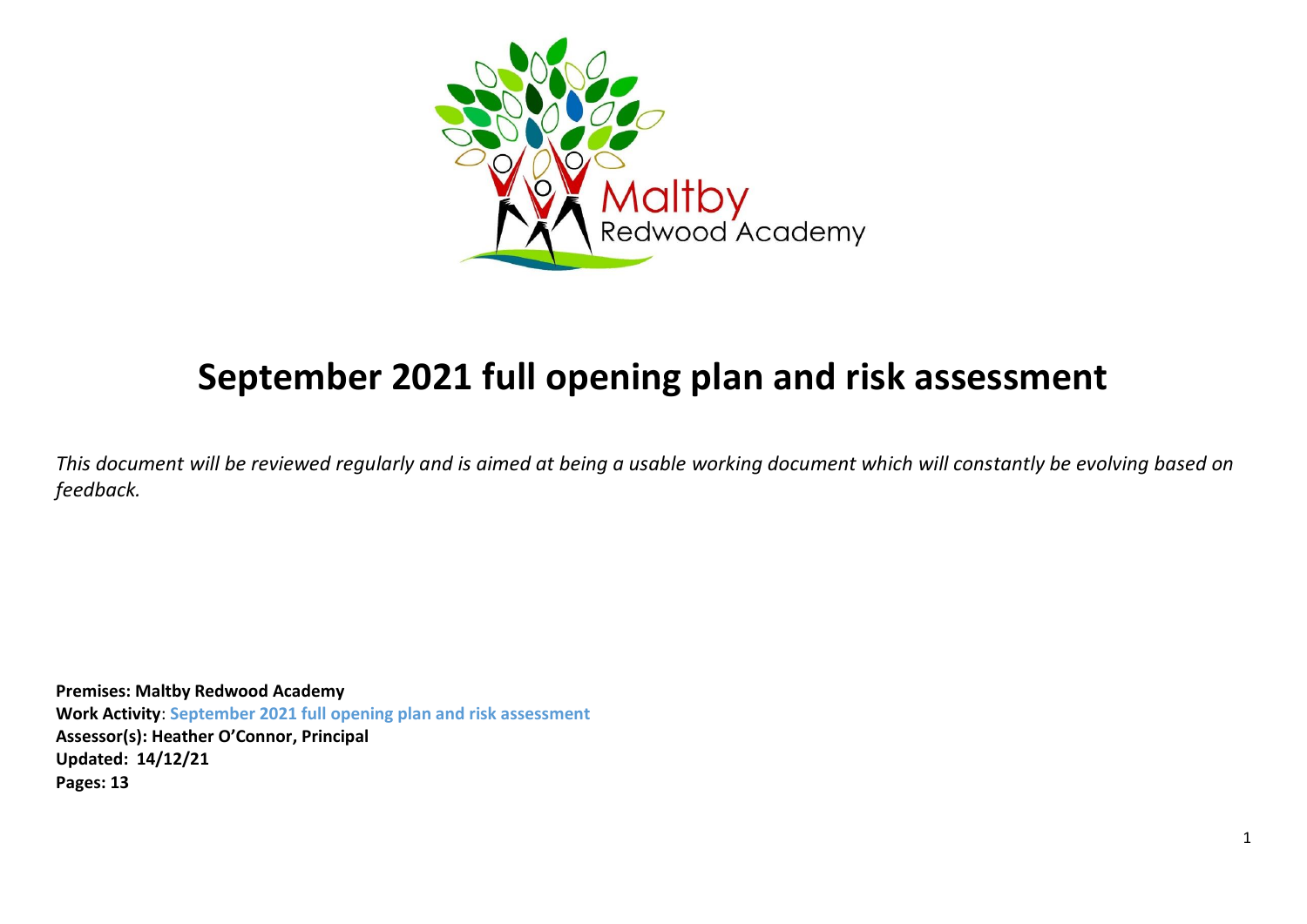## **Maltby Redwood Academy – September 2021 full opening**

**Contents:**

Maltby Learning Trust

- **Section 1 – Overview and rationale – Page 3**
- **Section 2 – Outline of March full opening plan – Pages 4 - 9**
- **Section 3 – Risk Assessment – Pages 9 – 13**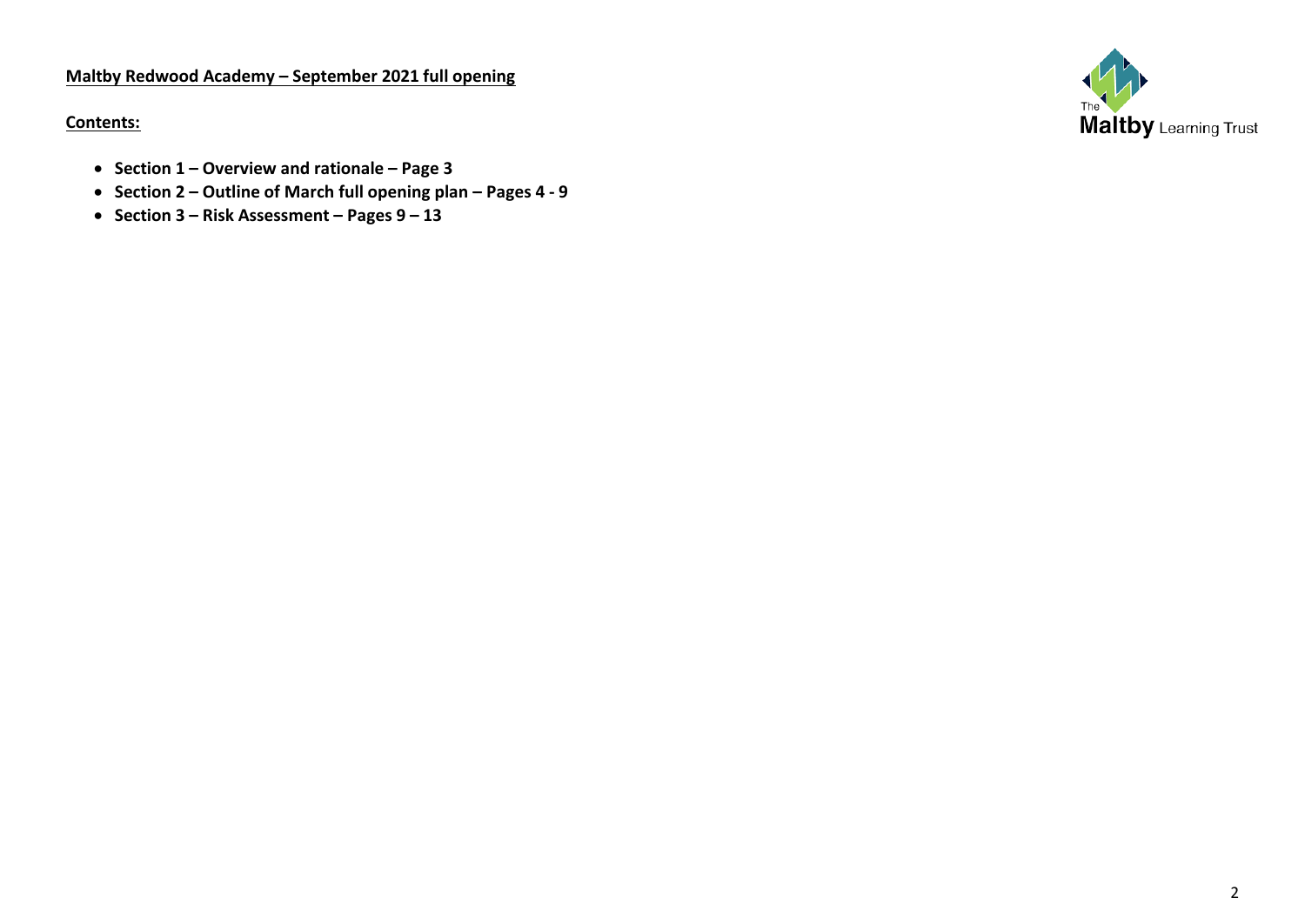## **Section 1 - Overview and rationale**

*"As the country moves to Step 4 of the roadmap, the government will continue to manage the risk of serious illness from the spread of the virus. This marks a new phase in the government's response to the pandemic, moving away from stringent restrictions on everyone's day-to-day lives, towards advising people on how to protect themselves and others, alongside targeted interventions to reduce risk. As COVID-19 becomes a virus that we learn to live with,*  there is now an imperative to reduce the disruption to children and young people's education - particularly given that the direct clinical risks to children are *extremely low, and every adult has been offered a first vaccine and the opportunity for two doses by mid-September.*

*Our priority is for you to deliver face-to-face, high quality education to all pupils. The evidence is clear that being out of education causes significant harm to educational attainment, life chances, mental and physical health.* 

*We have worked closely with the Department of Health and Social Care (DHSC) and Public Health England (PHE) to revise this guidance".* Schools Covid-19 Operational Guidance – Updated July 2021

Underpinning all of these plans will be the safety of both students and staff. Our detailed risk assessment has been shared on our website since Monday 24 August 2020, in readiness for September 2020 and has now been updated further for the September 2021. Our updated plans and risk assessment are based on the government's systems of control to:

- 1. Ensure good hygiene for everyone.
- 2. Maintain appropriate cleaning regimes.
- 3. Keep occupied spaces well ventilated.
- 4. Follow public health advice on testing, self-isolation and managing confirmed cases of Covid-19.

Further government guidance on the full opening of schools in March can be found at: [https://www.gov.uk/government/publications/actions-for-schools](https://www.gov.uk/government/publications/actions-for-schools-during-the-coronavirus-outbreak/guidance-for-full-opening-schools)[during-the-coronavirus-outbreak/guidance-for-full-opening-schools](https://www.gov.uk/government/publications/actions-for-schools-during-the-coronavirus-outbreak/guidance-for-full-opening-schools)

## **This plan and risk assessment has been created based on the following guidance and advice:**

- Governments (Gov.uk) Guidance for full opening: schools (details outlined above):
- Implementing Protective Measures in Education and Childcare Settings
- Safe working in education, childcare and children's social care
- CST shared models of good practice
- Meeting with Chair of Governors –Each updated Risk Assessment has been shared with governors, staff and parents throughout the year.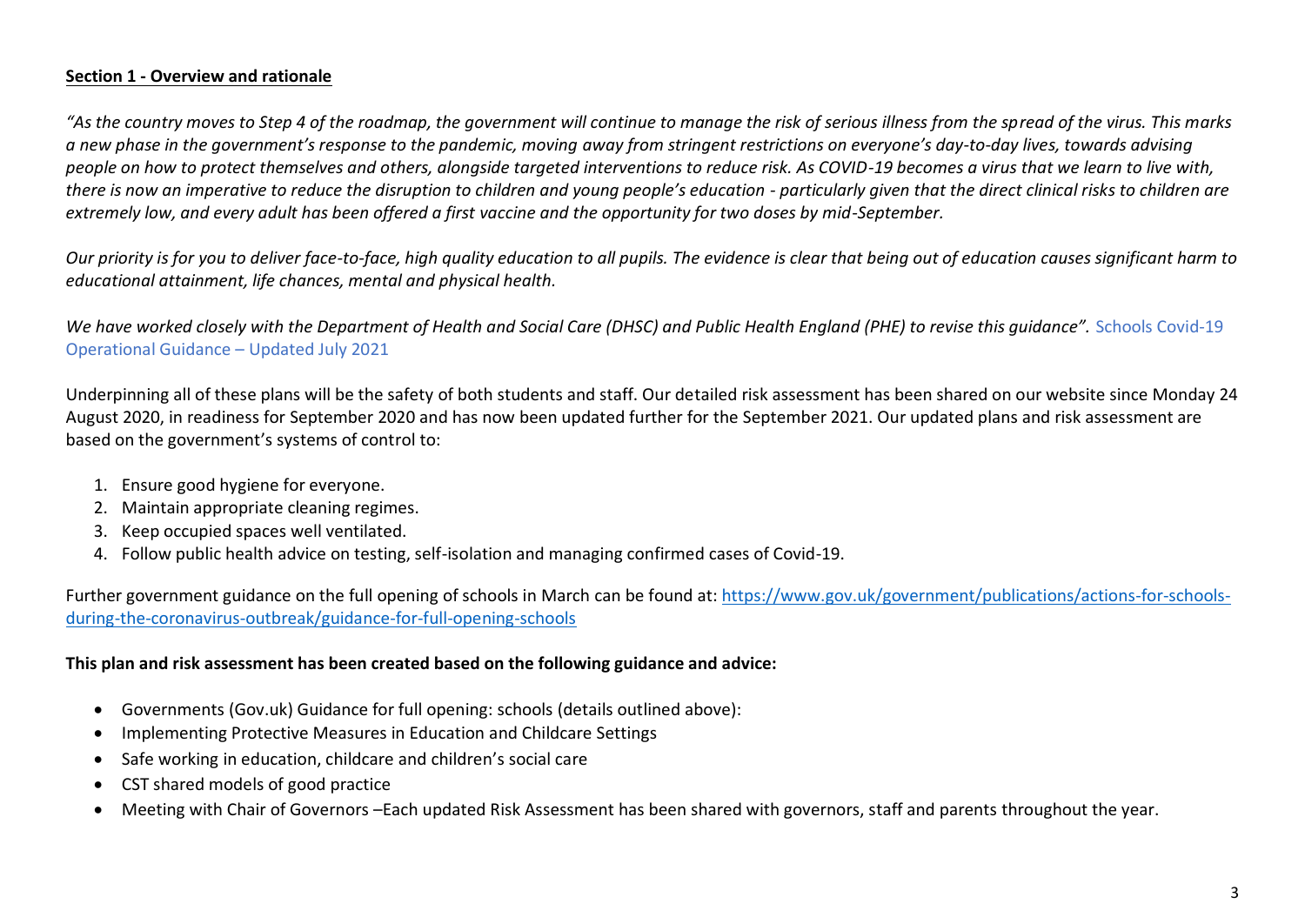#### **Section 2 - Outline of plan**

All students will return to the Academy on **Monday 6th September 2021 (staggered transition for pupils attending Nursery, FS1 Acorns)**

## **2.1 Systems of Control: Protective Measures**

- The table below outlines the key protective measures the school will take to deliver the four systems of controls identified by Public Health England.
- Further controls are set out in the plan and risk assessment below.

| <b>No</b>      | <b>Essential Control</b>                  | <b>School Actions</b>                                                                                                                                                                                                                                                                                                                                                                                                                                                                                                                                                                                                                                                                                                                                                                                        |
|----------------|-------------------------------------------|--------------------------------------------------------------------------------------------------------------------------------------------------------------------------------------------------------------------------------------------------------------------------------------------------------------------------------------------------------------------------------------------------------------------------------------------------------------------------------------------------------------------------------------------------------------------------------------------------------------------------------------------------------------------------------------------------------------------------------------------------------------------------------------------------------------|
| $\mathbf{1}$   | Ensure good hygiene<br>for everyone.      | All students and staff will be reminded to wash hands at the start of each lesson, before and after visiting the<br>toilet, coughing/sneezing and having a meal.<br>All students will receive reminders on effective handwashing routines via posters in all classroom and washroom<br>areas.<br>The academy will deploy posters that remind pupils and staff about the importance of catching a cough or sneeze<br>in tissue, disposing of the tissue and washing hands, particularly on large screens and by washbasins/toilets and<br>at entry/exit points.<br>All classrooms, social spaces and corridors will have adequate lidded bins.<br>14/12/2021 update:<br>All staff to wear face coverings in classrooms and communal areas (exceptions for during mealtimes or during<br>sporting activities). |
| $\overline{2}$ | Maintain appropriate<br>cleaning regimes. | There will be an enhanced cleaning schedule throughout the day.<br>The school will be cleaned every morning before school opens (a specific focus on door handles, desk surfaces).<br>The school will also be cleaned during the school day by the reactive cleaners.<br>Cleaning products will continue to be available in all classrooms and are expected to be used appropriately by all<br>staff as and when required.                                                                                                                                                                                                                                                                                                                                                                                   |
| 3              | Keep occupied spaces<br>well ventilated.  | Doors to social areas to remain open when appropriate (when there is adverse or cold weather the doors will be<br>shut - The Principal will make the decision on this and will update the appropriate staff).<br>Windows the classrooms will be open when appropriate (when there is adverse or cold weather the doors will be<br>shut - The Principal will make the decision on this and will update the appropriate staff). When the weather is<br>too cold, the windows will be opened when the room is not occupied over break and lunch to allow for air<br>circulation.                                                                                                                                                                                                                                |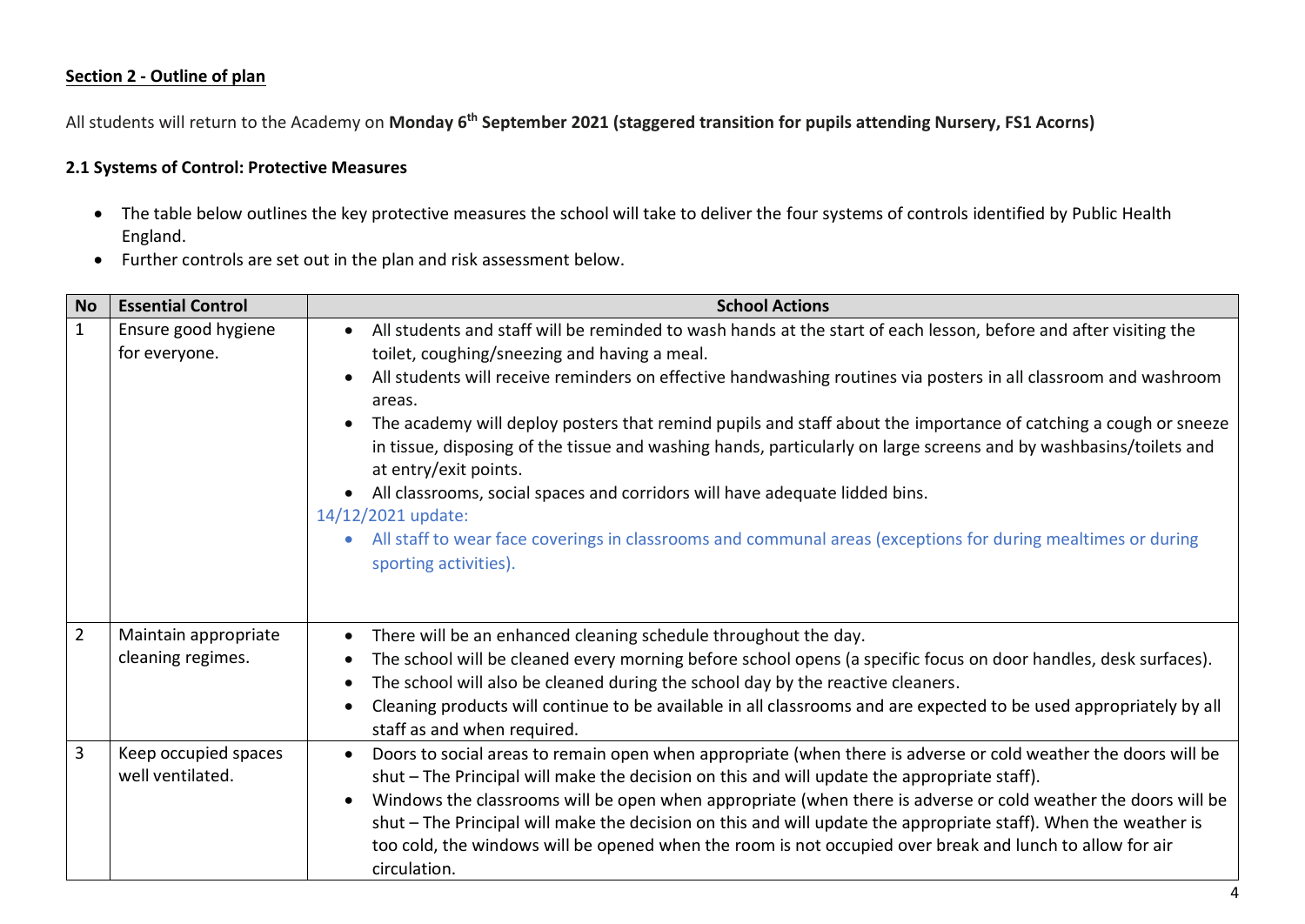|                |                                                                                                               | Windows to be open at all times during the day from 14/12/2021 to ensure the best ventilation possible, staff to<br>be reminded of this regularly and SLT to complete spot checks.<br>Staff room windows and doors to remain open whenever it is in use.<br>Classroom doors will remain open during lesson time, these may be temporarily closed when different groups of<br>students are moving so not to disturb the quality of teaching and learning. They will be reopened when the<br>corridor is closed.<br>Classroom doors may be closed when a video is being played so as not to disturb other classes but should be<br>reopened at the end of any video clip.<br>• CO2 monitors supplied by the DfE are in use in each classroom and ventilation is monitored                                                                                                                                                                                                                                                                                                                                                                                                                                                                                                                                                                                                                                                                                                                                                                                                           |
|----------------|---------------------------------------------------------------------------------------------------------------|-----------------------------------------------------------------------------------------------------------------------------------------------------------------------------------------------------------------------------------------------------------------------------------------------------------------------------------------------------------------------------------------------------------------------------------------------------------------------------------------------------------------------------------------------------------------------------------------------------------------------------------------------------------------------------------------------------------------------------------------------------------------------------------------------------------------------------------------------------------------------------------------------------------------------------------------------------------------------------------------------------------------------------------------------------------------------------------------------------------------------------------------------------------------------------------------------------------------------------------------------------------------------------------------------------------------------------------------------------------------------------------------------------------------------------------------------------------------------------------------------------------------------------------------------------------------------------------|
| $\overline{4}$ | Follow public health<br>advice on testing, self-<br>isolation and managing<br>confirmed cases of<br>Covid-19. | If any staff member of student develops symptoms they will be sent home immediately.<br>$\bullet$<br>Staff members or students should remain home if they develop symptoms until they have a negative PCR test.<br>If a student develops symptoms whilst at the academy they will be isolated until they are picked up or alternative<br>arrangements are made to get them home.<br>Close contacts will be identified via NHS Track and Trace. The academy may be contacted by NHS Track and<br>Trace, if this is the case we will work with the NHS Track and Trace to identify close contacts.<br>From 16 August 2021, children under the age of 18 years old will no longer be required to self-isolate if they are<br>$\bullet$<br>contacted by NHS Test and Trace as a close contact of a positive COVID-19 case. Instead, children will be<br>contacted by NHS Test and Trace, informed they have been in close contact with a positive case and advised to<br>take a PCR test. We would encourage all individuals to take a PCR test if advised to do so. Instead, children or<br>staff should take daily LFT tests for 7 days and report the results through the government's online reporting<br>system and to school. While negative, children can attend school, if positive, the child must self-isolate and a<br>confirmatory PCR test must be obtained. If this is positive, the child must self-isolate for 10 days. Children must<br>not return to school whilst they are awaiting a PCR result, they should self-isolate until a negative result is<br>received. |
|                |                                                                                                               | School will inform parents if there has been a confirmed covid case in their child's class using our normal<br>channels of communication. In these cases, we will ask parents to undertake regular testing with their child as<br>outlined above. Whilst a child returns a negative test, they should continue to attend school.<br>Any adult in school who is not vaccinated must isolate in line with government guidelines if identified as a close<br>contact.<br>For any child with SEND who struggles with testing or is unable to swab for 7 days, an appropriate testing route<br>will be agreed.<br>14/12/2021 update:<br>Encourage participation in twice weekly LFD testing to pick up cases early and in line with new national guidance<br>$\bullet$<br>for all contacts of a positive Covid case who are aged 5 or over to undertake daily LFD tests for 7 days following<br>contact and to isolate immediately and book a PCR test if receiving a positive result.                                                                                                                                                                                                                                                                                                                                                                                                                                                                                                                                                                                                 |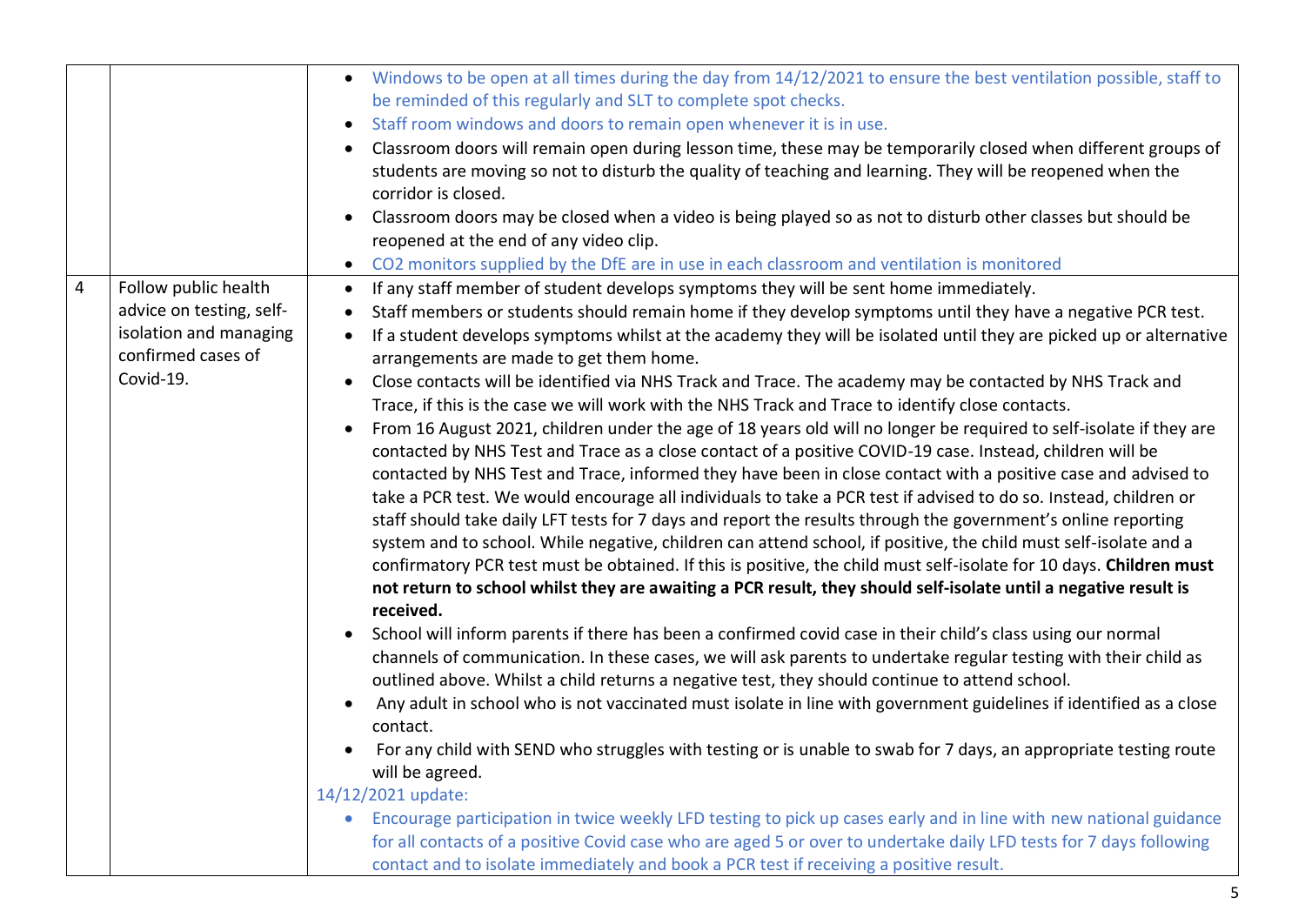| <b>Asymptomatic Testing</b><br>Staff will continue with the twice-weekly home testing until the end of September, in line with government<br>guidance.<br>Staff who test positive on the twice-weekly home tests should get a PCR test to determine if they have Covid-19.<br>They must isolate until they receive the result, if the test result is negative them may return to school<br>immediately.<br>14/12/2021 update: |
|-------------------------------------------------------------------------------------------------------------------------------------------------------------------------------------------------------------------------------------------------------------------------------------------------------------------------------------------------------------------------------------------------------------------------------|
| All contacts of a positive Covid case who are aged 5 or over to undertake daily LFD tests for 7 days following<br>contact and to isolate immediately and book a PCR test if receiving a positive result.                                                                                                                                                                                                                      |

## **2.2 Attendance**

All students are expected to attend school full-time from 6<sup>th</sup> September 2021. Government guidance has made it very clear that it is vital for all children to return to school to minimise the possible longer-term impact of the pandemic on children's education, wellbeing and wider development. Missing out on more time in the classroom risks students falling further behind. This means from 6<sup>th</sup> September 2021 the usual rules on school attendance will apply, including:

- parents' duty to secure that their child attends regularly at school where the child is a registered pupil at school and they are of compulsory school age
- school's responsibility to record attendance and follow up absence
- the availability to issue sanctions, including fixed penalty notices, in line with the local authority's code of conduct.

A register will be taken at 8:45 each morning (during Lesson 1, using the Lesson 1 SIMs register) for all students and at the start of the afternoon lesson. The school will follow the DfE guidance on absence codes for students who fail to attend school.

#### **Covid-19 Isolation related absence**

Only students who have contracted Covid-19 or have been instructed by NHS Track and Trace will be able to access learning from home. All other students are expected to attend the academy to access their education.

If a student is absent due to contracting covid-19 or has been instructed by NHS Track and Trace to self-isolate the following will happen: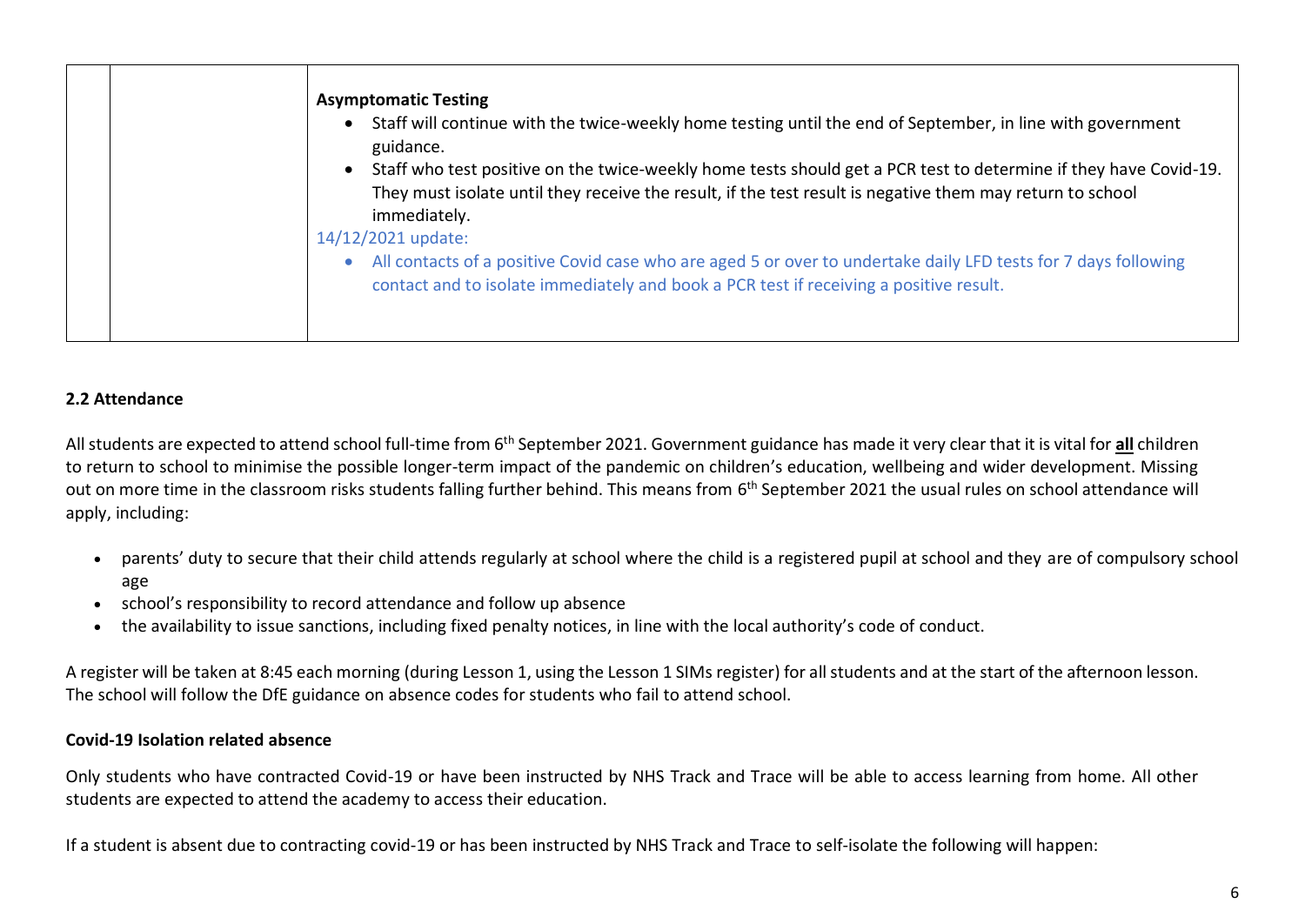- A member of staff at the school will contact the student to discuss accessing lessons via Microsoft Teams or Oak National Academy
- A member of the admin team will email an updated list of students isolating to staff each day
- The teacher will publish the remote learning timetable for the student via Class Dojo prior to the lesson beginning
- The teacher will place all required resources on Microsoft Teams prior to the lesson beginning
- The student will then access the lesson being taught at school electronically or a similar lesson via Oak National Academy site
- The student is expected submit their work via Microsoft Teams or Class Dojo portfolio

# **2.3 First Day Arrival Times (Monday 6th September)**

- FS1 (Acorns) nursery class will be collected from the playground at 0830am
- All other classes FS2 Y6 will be collected from their allocated places on the playground at 0840 for 0845 registration.
- Students will receive an assembly, which informs them of the new protocols in place for September 2021.

| <b>School Day - 2021-22</b> |                                                       |                    |                          |                 |                 |  |  |  |
|-----------------------------|-------------------------------------------------------|--------------------|--------------------------|-----------------|-----------------|--|--|--|
|                             | <b>KS1 &amp; Y3</b><br><b>EYFS</b><br>KS <sub>2</sub> |                    |                          |                 |                 |  |  |  |
|                             | <b>FS1 Timings</b>                                    | <b>FS2 Timings</b> |                          | <b>Timings</b>  | <b>Timings</b>  |  |  |  |
| <b>Morning Session 1</b>    | $08:30 - 10:00$                                       | $08:45 - 10:00$    | <b>Morning Session 1</b> | $08:45 - 10:40$ | $08:45 - 10:55$ |  |  |  |
| <b>Break</b>                | $10:00 - 10:25$                                       | $10:00 - 10:25$    | <b>Break</b>             | 10:40 - 10:55   | $10:55 - 11:10$ |  |  |  |
| <b>Morning Session 2</b>    | $10:25 - 1130$                                        | $10:25 - 11:30$    | <b>Morning Session 2</b> | $10:55 - 12:00$ | $11:10 - 12:30$ |  |  |  |
| Lunch                       | $11:30 - 12:30$                                       | $11:30 - 12:30$    | Lunch                    | $12:00 - 13:00$ | $12:30 - 13:30$ |  |  |  |
| <b>Afternoon session</b>    | $12:30 - 15:30$                                       | $12:30 - 15:15$    | <b>Afternoon session</b> | $13:00 - 15:15$ | $13:30 - 15:15$ |  |  |  |

# **2.4 Timings of the school day**

# **2.5 Arrival and entry to the site**

- From Monday 6 th September 2021, FS1 (Acorns) Nursery class should arrive for **8:30am.** Students FS2- Y6 should arrive for **8:40am**.
	- o **All students and parents must use the one-way system in place**, entering by the main entrance on Redwood Drive and leaving via the top gate on Chestnut Grove.
	- o EYFS parents may wait with their child until the class is taken in but all other parents must leave their child in the line and exit via the top gate, following the one-way system in place.
	- o The playground gate will be locked at 0845am and **any child arriving after this time must be signed in at the office by an adult with a reason for lateness. The admin team will then escort children to classes.**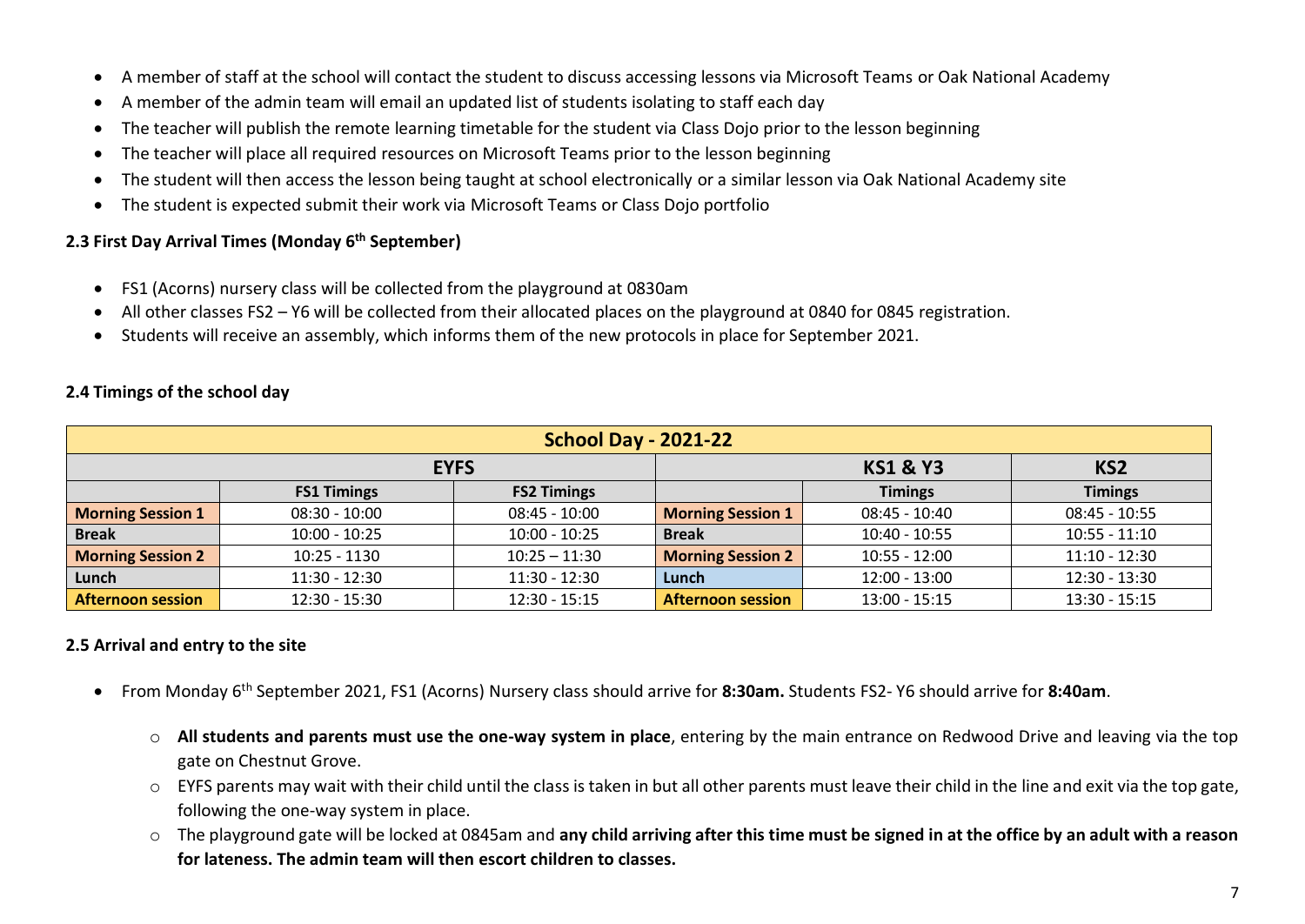## **2.6 Break and lunch time**

- Movement time to break and lunch will be staggered. Students will be based in separate year group zones at break and lunch. Food (including hot food) will be available in each zone at lunch time. Packed lunches will be allowed.
- Movement to and from break and lunch will be staggered (see section 2.4).
- During break, students will be supervised by class teachers and associate professionals as per a rota.

## **2.7 Duties**

- An extensive duty rota will be in place throughout the day.
- The duty rota will take into account the staggered break time, lunchtime and finish times of students in different year groups.
- A specific duty rota will be shared with all staff.

## **2.8 Catering Staff**

- Food will be served in 1 location (Main Hall) at the following times:
	- $\blacksquare$  EYFS 11:30
	- **•** Y1, Y2, Y3 12:00
	- **WE** Y4, Y5, Y6 12:30
- Catering staff will continue to wash hands with soap regularly, particularly before serving food.
- Cashless catering will continue to apply. Meals must be booked and paid for in advance using the ParentPay system.
- Wipes and hand sanitiser will be available at all serving stations.

## **2.9 End of the day**

Collection will be from allocated locations on the playground at the end of the day, students and parents are to follow the one-way system in place at all times, without exception. The car park will not be in use.

#### **2.10 Communication**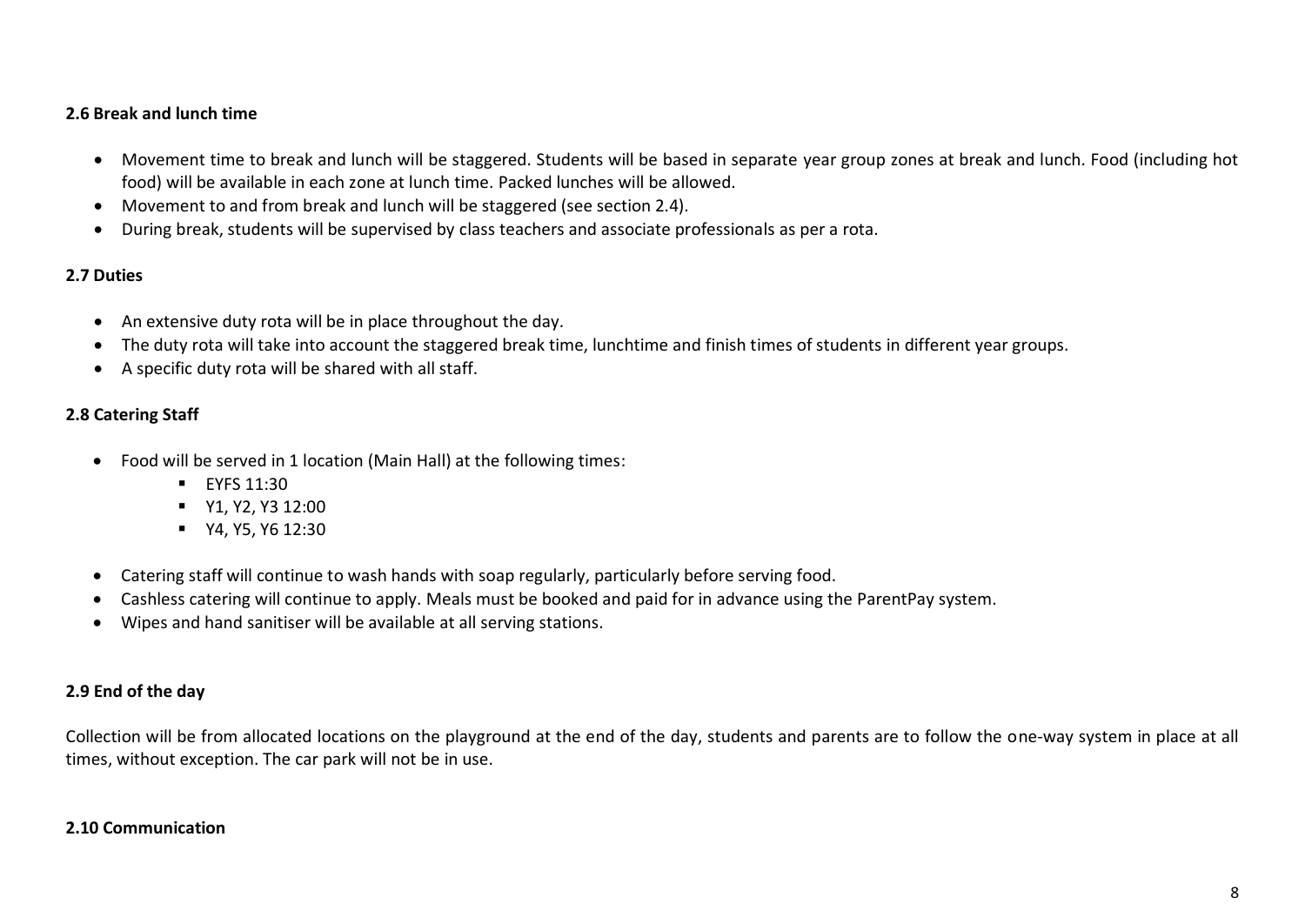Communication with parents and carers is key to effective day-to-day operations. To aid communication, the following policies are in operation:

- Reporting of absence must be through the admin team on the school phone number 01709 812848 or via Class Dojo directly to Mrs Hinch (not class teachers please)
- Any change to end of day collection arrangements must be through the admin team on the school phone number 01709 812848 or via Class Dojo directly to Mrs Hinch (not class teachers please)
- Appointments can be made to speak to class teachers at the end of the school day but please do not request to speak to any staff member before the start of the school day to aid a smooth transition into classes.
- If a message is non-urgent it can be sent via Class Dojo (please see user guide for more information on timings of messages and the policy on responses during quiet hours).
- If a message requires an urgent response, please telephone the school office on 01709 812848 or email on [info@maltbyredwood.com](mailto:info@maltbyredwood.com)
- Where a complaint may be necessary, please follow the complaints procedure available on the school website.

# **2.11 Policies**

The following policies remain applicable:

- First Aid
- Administration of Medicines
- Pupils with Medical Conditions
- Toileting and Intimate Care
- Attendance
- Safeguarding
- Exclusions
- Behaviour
- **•** Emergency Evacuation
- Remote Learning Guidance
- Health and Safety
- Home/Academy Agreement
- Sickness absence policy
- Uniform policy (face masks)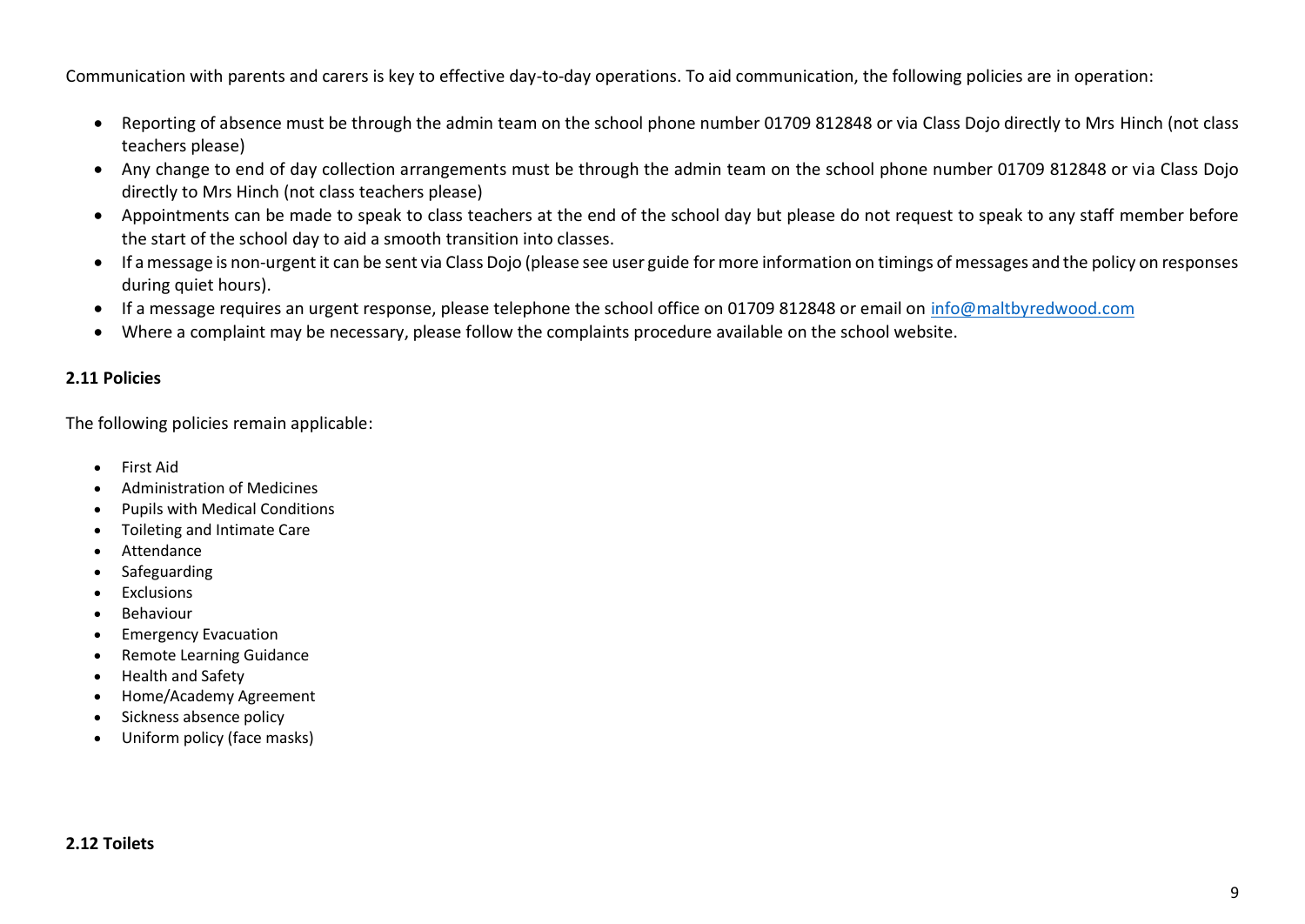- All toilets in the building will be open.
- Year groups will have designated toilets before school, break time and lunch time.
- Only one student per cubicle should enter the toilets.
- Duty staff will support the supervision of the use of toilets during break and lunchtime.
- Toilets will be checked regularly by on duty staff
- All cubicles will be disinfected regularly.
- All teaching staff will have a mobile phone.
- Reactive cleaners will be made aware of toilet use and clean the toilets regularly.

#### **2.13 Cleaning**

- There will be a reactive cleaner on site at all times.
- In each of these areas, cleaners will disinfect and wipe down all surfaces in these high frequency areas:
	- In toilets
	- Stair railings, entrances to the buildings, lifts and staffroom offices
	- Entrance to classrooms. All classroom doors will be wedged open to improve ventilation and so the handles don't have to be used.
	- Break and lunch locations before, during and after break and lunchtimes (this is undertaken by the catering team).
- The school will be cleaned every morning before school opens and at the end of the school day (a specific focus on door handles, desk surfaces).
- All classroom doors will be wedged open.

## **Section 3 – Risk Assessment**

| <b>Hazards identified</b>                                                                                              | Persons at<br>risk | Key questions to review risk                                                                                                                                                                              | Overview of information and actions taken regarding the hazard<br>identified                                                                                                                                                                                                                                                                                                                        | <b>Further action</b><br>required (if any) /<br><b>Comments</b>                                                                            |
|------------------------------------------------------------------------------------------------------------------------|--------------------|-----------------------------------------------------------------------------------------------------------------------------------------------------------------------------------------------------------|-----------------------------------------------------------------------------------------------------------------------------------------------------------------------------------------------------------------------------------------------------------------------------------------------------------------------------------------------------------------------------------------------------|--------------------------------------------------------------------------------------------------------------------------------------------|
| 3.1 Infection control                                                                                                  |                    |                                                                                                                                                                                                           |                                                                                                                                                                                                                                                                                                                                                                                                     |                                                                                                                                            |
| 3.1.1 Risk - Spread of<br>COVID-19 due to poor<br>hygiene and infection<br>control                                     |                    |                                                                                                                                                                                                           | The table in section 2.1 on pages 4 - 5 outlines the key protective measures the school<br>will take to deliver the nine essential controls identified by Public Health England.<br>Hand sanitiser stations remain in place around the internal and external areas of the<br>academy.                                                                                                               | keep controls and<br>protective measures<br>under constant review<br>for effectiveness $-$<br>change where required.                       |
| 3.2 Staffing / facilities / compliance<br>3.2.1 Staff shortages due to<br>absence may compromise<br>operational safety | Staff              | Calculate grouping sizes/likely<br>attendance against number of<br>available staff<br>Calculate groupings against<br>statutory ratios<br>What provision is in place for<br>3.<br>monitoring and adjusting | The health status and availability of every member of staff is regularly updated so that<br>deployment can be planned.<br>All SLT/senior staff members are briefed on each other's roles in order to avoid any single<br>point of failure.<br>Sufficient cover/supply staff are available.<br>Staff will continue to have individual risk assessments where necessary as per joint union<br>advice. | Ensure staff know to<br>inform SLT / line<br>manager of any change<br>of circumstances.<br>Monitor first aid training<br>and arrange where |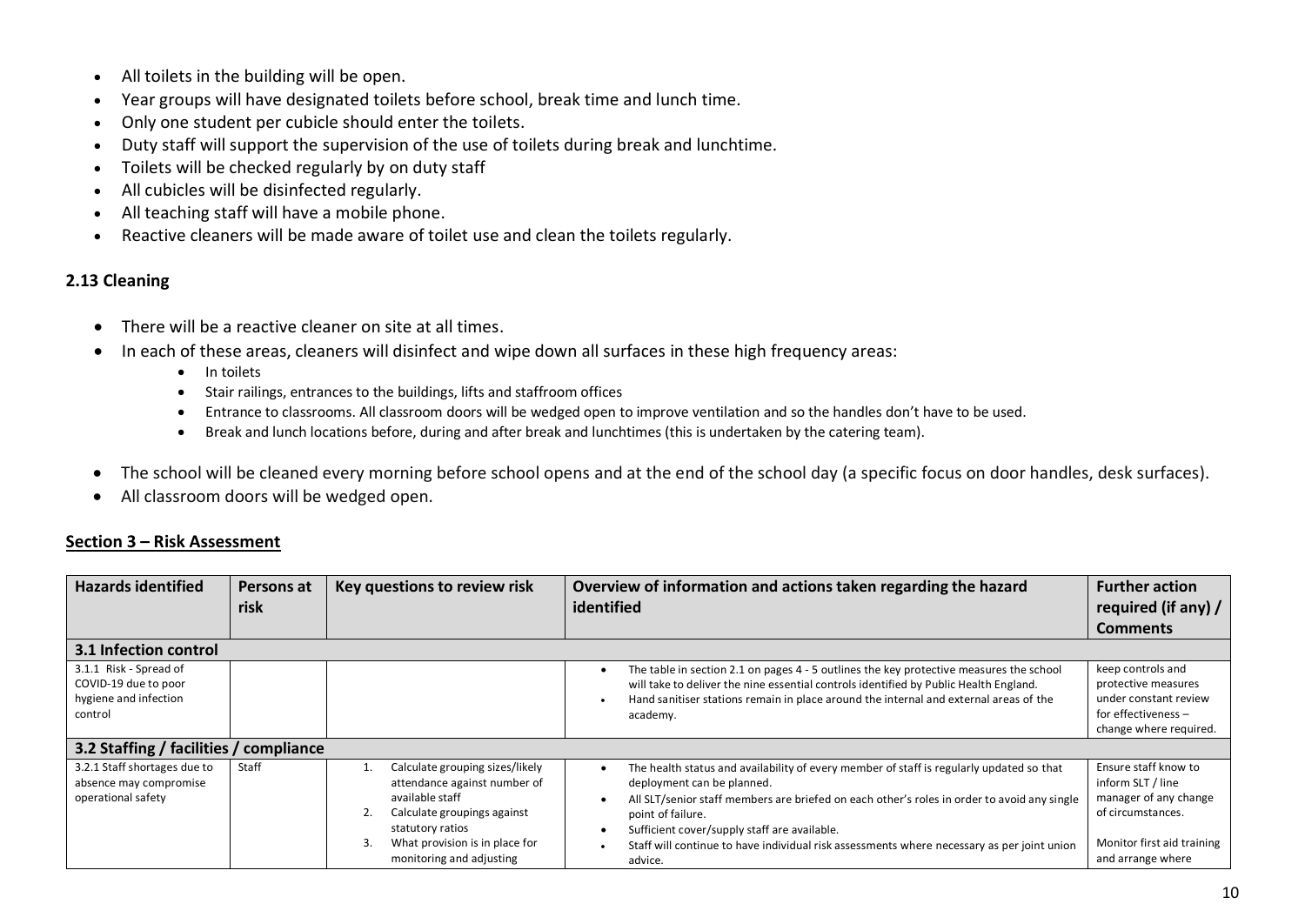|                                                                                                                                                                         |       | arrangements?                                                                                                                                                                                                                                                                                                                                                                                                                                                                                                                                                                                                                                                                                 | Roles have been reallocated to cover any critical functions where appropriate. Staff have<br>$\bullet$<br>appropriate competences and training to fulfil their roles.<br>Staff have been trained /briefed across disciplines to avoid any single points of failure.<br>$\bullet$<br>There are sufficient qualified first aiders to cover the numbers of staff and pupils on site.<br>Operational SLT review at the end of each day.<br>٠                                                                                                                                                                                                                                                                                                                                                                                                                                          | necessary                                                      |
|-------------------------------------------------------------------------------------------------------------------------------------------------------------------------|-------|-----------------------------------------------------------------------------------------------------------------------------------------------------------------------------------------------------------------------------------------------------------------------------------------------------------------------------------------------------------------------------------------------------------------------------------------------------------------------------------------------------------------------------------------------------------------------------------------------------------------------------------------------------------------------------------------------|-----------------------------------------------------------------------------------------------------------------------------------------------------------------------------------------------------------------------------------------------------------------------------------------------------------------------------------------------------------------------------------------------------------------------------------------------------------------------------------------------------------------------------------------------------------------------------------------------------------------------------------------------------------------------------------------------------------------------------------------------------------------------------------------------------------------------------------------------------------------------------------|----------------------------------------------------------------|
| 3.2.2 Are measures in place<br>to ensure registration<br>processes are undertaken<br>effectively and accurately?                                                        | Staff | Is a paper-based system needed<br>1.<br>or can SIMs access be provided<br>to all staff for whom it is<br>needed?<br>2.<br>Are systems in place for<br>registers to be completed in a<br>timely manner?<br>3.<br>Are systems in place for<br>registers to be returned to the<br>office with minimal footfall in<br>school?<br>Is school able to differentiate<br>4.<br>between those students<br>expected/shielded/being kept<br>at home / absent due to illness/<br>absent due to safeguarding<br>concerns<br>Has thought been given to how<br>5.<br>late arriving pupils will be taken<br>to groupings?<br>What provision is in place for<br>6.<br>monitoring and adjusting<br>arrangements? | Staff will take registers on SIMs during Lesson 1 (am reg) and Lesson 3 (pm reg).<br>$\bullet$<br>A member of the admin team will be available to contact home for students who don't<br>$\bullet$<br>arrive.<br>All teaching staff will have mobile phones.<br>٠<br>Key duty staff and reception staff will have mobile phones.<br>٠<br>Late arriving students will be signed in to the office by a parent or carer. The admin team<br>$\bullet$<br>will ensure the students is registered and take them up to the relevant learning space<br>following the one-way system.<br>Enquiries emails will be checked regularly. Reception will be manned at all times (8:30 -<br>16:00).                                                                                                                                                                                              | Paper based system in<br>place in case of SIMS<br>failure.     |
| 3.2.3 Risk of too many staff<br>utilising toilet facilities<br>causing cross contamination.                                                                             | Staff | 1.<br>What cleaning regime are staff<br>expected to adhere to after<br>use?<br>2.<br>How will cleanliness of handles<br>and door plates be guaranteed<br>to prevent cross<br>contamination?                                                                                                                                                                                                                                                                                                                                                                                                                                                                                                   | Staff will have access to toilets throughout the building. All toilets will be clearly labelled<br>$\bullet$<br>and have available cleaning products inside to clean handles etc.<br>Staff should maintain social distancing when moving around the building.<br>$\bullet$                                                                                                                                                                                                                                                                                                                                                                                                                                                                                                                                                                                                        | Monitor cleaning<br>products and replenish<br>where necessary. |
| 3.3 Classroom environments                                                                                                                                              |       |                                                                                                                                                                                                                                                                                                                                                                                                                                                                                                                                                                                                                                                                                               |                                                                                                                                                                                                                                                                                                                                                                                                                                                                                                                                                                                                                                                                                                                                                                                                                                                                                   |                                                                |
| 3.3.1 Risk of infection<br>spreading within groups due<br>to poor hygiene -<br>Surfaces/handles/equipment<br>are not clean or become<br>contaminated during the<br>day. | All   | What provision has been made<br>1.<br>for drying hands? Is this<br>sufficient/sustainable?<br>What routines are in place for<br>2.<br>good cough/sneeze hygiene? Is<br>this sufficient/sustainable?<br>Are interior doors propped open<br>3.<br>to minimise handle contact? Is a<br>cleaning regime in place for<br>handles/door plates?<br>Are clear, high profile reminders<br>4.<br>prominently displayed for<br>children giving key messages?<br>What provision is in place for<br>5.                                                                                                                                                                                                     | Government document 'guidance on hand cleaning' to be shared with all staff and the<br>$\bullet$<br>principles of this with pupils.<br>Lidded bins will be in every classroom to promote the 'catch it, bin it, kill it' approach'.<br>$\bullet$<br>All toilets in the building will be open.<br>٠<br>Reactive cleaners will be in place throughout the day to clean the toilets regularly.<br>$\bullet$<br>All teachers will have a mobile phone.<br>$\bullet$<br>All classroom windows should be left open during the lesson unless it disrupts<br>the learning. All classroom doors should be kept open at all times, using the door<br>wedges. If the weather is too cold, the windows can be closed but must be<br>reopened over break and lunch.<br>The school will be cleaned every morning before school opens (a specific focus on door<br>٠<br>handles, desk surfaces). | Monitor cleaning<br>products and replenish<br>where necessary. |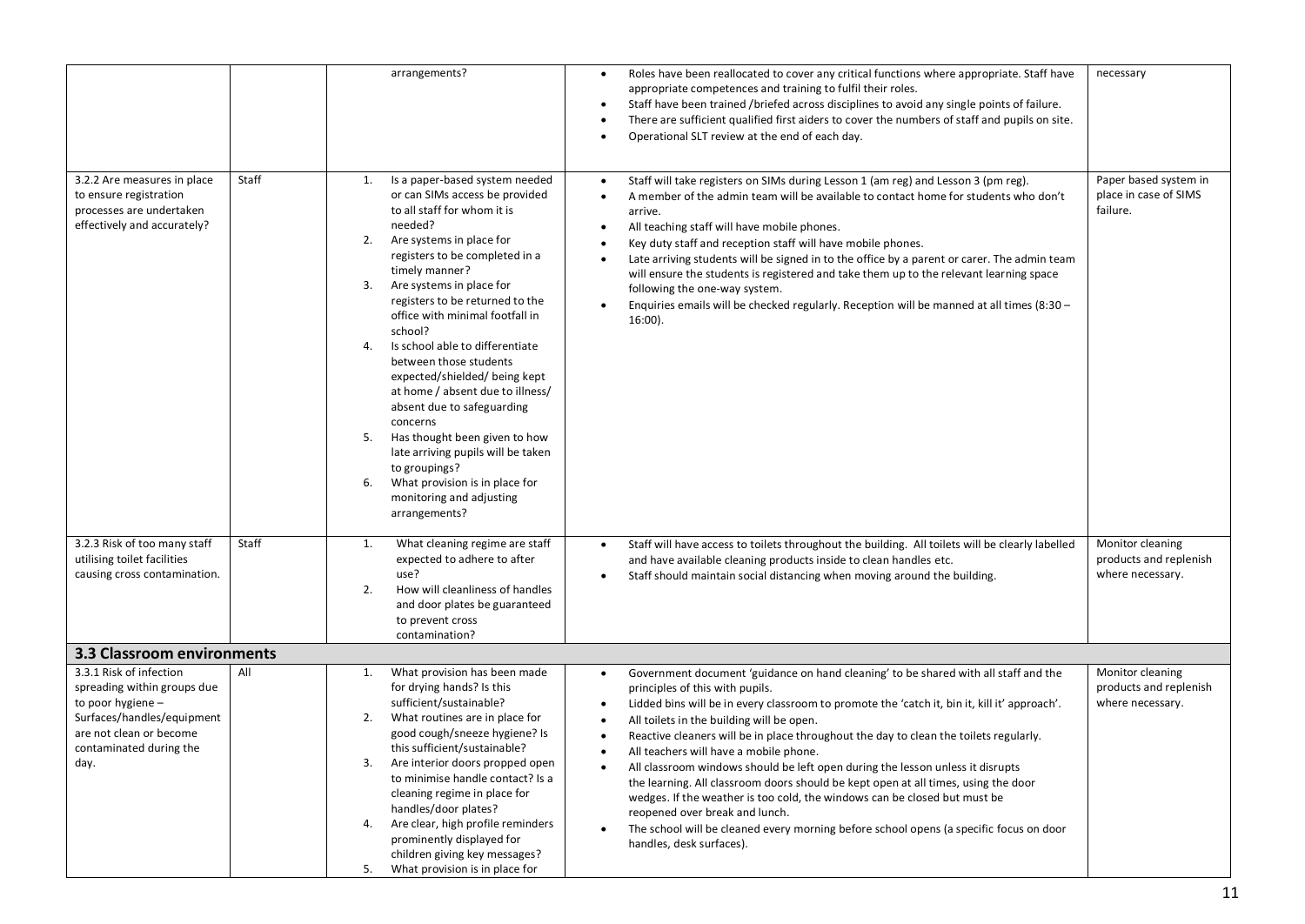|                                                                                                                                                                                                                                                    |            | monitoring and adjusting<br>arrangements?                                                                                                                                                                                                                                                                                                                                                                                                                                                                                                                                                                                                                             |                                                                                                                                                                                                                                                                                                                                                                                                                                                                                                                                                                                                                                                                                                                                                                                                                                                                                                                                                                                                                                                                                                                                                                                                                                                                                                                                                                                                                                                                                                                                                                                                                                                                                                                                                                                                                                                                                                                                                                                                                                                                                                                                                                                                                                                                                                                                                                                                                                                                                                                                                                                                                                                                                                                                                                                                                                                                                                                                                                                                                                                                                                                                                                                                                                                                                                                                                                                                                                                                           |                                                                                                                                                                                                                                                                                                |  |  |  |
|----------------------------------------------------------------------------------------------------------------------------------------------------------------------------------------------------------------------------------------------------|------------|-----------------------------------------------------------------------------------------------------------------------------------------------------------------------------------------------------------------------------------------------------------------------------------------------------------------------------------------------------------------------------------------------------------------------------------------------------------------------------------------------------------------------------------------------------------------------------------------------------------------------------------------------------------------------|---------------------------------------------------------------------------------------------------------------------------------------------------------------------------------------------------------------------------------------------------------------------------------------------------------------------------------------------------------------------------------------------------------------------------------------------------------------------------------------------------------------------------------------------------------------------------------------------------------------------------------------------------------------------------------------------------------------------------------------------------------------------------------------------------------------------------------------------------------------------------------------------------------------------------------------------------------------------------------------------------------------------------------------------------------------------------------------------------------------------------------------------------------------------------------------------------------------------------------------------------------------------------------------------------------------------------------------------------------------------------------------------------------------------------------------------------------------------------------------------------------------------------------------------------------------------------------------------------------------------------------------------------------------------------------------------------------------------------------------------------------------------------------------------------------------------------------------------------------------------------------------------------------------------------------------------------------------------------------------------------------------------------------------------------------------------------------------------------------------------------------------------------------------------------------------------------------------------------------------------------------------------------------------------------------------------------------------------------------------------------------------------------------------------------------------------------------------------------------------------------------------------------------------------------------------------------------------------------------------------------------------------------------------------------------------------------------------------------------------------------------------------------------------------------------------------------------------------------------------------------------------------------------------------------------------------------------------------------------------------------------------------------------------------------------------------------------------------------------------------------------------------------------------------------------------------------------------------------------------------------------------------------------------------------------------------------------------------------------------------------------------------------------------------------------------------------------------------------|------------------------------------------------------------------------------------------------------------------------------------------------------------------------------------------------------------------------------------------------------------------------------------------------|--|--|--|
|                                                                                                                                                                                                                                                    |            |                                                                                                                                                                                                                                                                                                                                                                                                                                                                                                                                                                                                                                                                       |                                                                                                                                                                                                                                                                                                                                                                                                                                                                                                                                                                                                                                                                                                                                                                                                                                                                                                                                                                                                                                                                                                                                                                                                                                                                                                                                                                                                                                                                                                                                                                                                                                                                                                                                                                                                                                                                                                                                                                                                                                                                                                                                                                                                                                                                                                                                                                                                                                                                                                                                                                                                                                                                                                                                                                                                                                                                                                                                                                                                                                                                                                                                                                                                                                                                                                                                                                                                                                                                           |                                                                                                                                                                                                                                                                                                |  |  |  |
| 3.4. Movement around school during day (children)<br>3.4.1 Danger of cross-<br>contamination from door<br>handles, equipment etc in<br>classroom, communal and<br>public areas<br>3.4.2 Danger of Cross<br>contamination in communal<br>facilities | All<br>All | Will doors etc be kept open to<br>1.<br>minimise the need for them to<br>be touched?<br>What cleaning regime will be<br>2.<br>needed in order to ensure that<br>handles and door plates are not<br>sources of cross contamination?<br>What hand cleaning regime will<br>3.<br>be implemented to minimise<br>the risk of cross contamination<br>from outside the classroom - eg<br>provision of sanitiser/soap?<br>How will this be labelled/clearly<br>4.<br>communicated to pupils?<br>What provision is in place for<br>5.<br>monitoring and adjusting<br>arrangements?<br>What provision is in place for<br>$\bullet$<br>monitoring and adjusting<br>arrangements? | Students will then be based in separate year group locations before school, at break time<br>$\bullet$<br>and at lunch time. Each of these areas includes designated toilets and an outside space.<br>On entry to the school, students will be directed to the relevant location and escorted<br>there by class teachers.<br>A clear one way system will be in place and followed at all times. This system will be taped<br>$\bullet$<br>to the floor on all corridors and staircases. This system will ensure there is no crossing.<br>Students must attend school in full school uniform as expected by the latest government<br>$\bullet$<br>guidance: https://www.gov.uk/government/publications/what-parents-and-carers-need-<br>to-know-about-early-years-providers-schools-and-colleges-during-the-coronavirus-covid-<br>19-outbreak/what-parents-and-carers-need-to-know-about-early-years-providers-<br>schools-and-colleges-in-the-autumn-term<br>Children may attend in PE kit on days where PE is taught to avoid the need to change<br>clothes<br>Doors will be kept open to reduce the need to touch door handles. Cleaning of spaces<br>will take place every morning<br>This will be communicated to parents via letter and posters will be displayed throughout<br>$\bullet$<br>the academy highlighting hand washing protocols.<br>Pupils will not be allowed out of the classroom unsupervised at any time. In an<br>$\bullet$<br>emergency SLT will collect/escort the pupil.<br>A member of SLT will be constantly present in school and any issues/messages can be<br>$\bullet$<br>relayed.<br>All teaching staff will have a mobile phone<br>$\bullet$<br>Students will then be based in separate year group locations before school, at break time<br>$\bullet$<br>and at lunch time. Each of these areas includes designated toilets and an outside space. On<br>entry to the school, students will be directed to the relevant location and escorted there by<br>class teachers.<br>A clear one way system will be in place and followed at all times. This system will be taped<br>$\bullet$<br>to the floor on all corridors and staircases. This system will ensure there is no crossing.<br>Students must attend school in full school uniform as expected by the latest government<br>$\bullet$<br>guidance: https://www.gov.uk/government/publications/what-parents-and-carers-need-<br>to-know-about-early-years-providers-schools-and-colleges-during-the-coronavirus-covid-<br>19-outbreak/what-parents-and-carers-need-to-know-about-early-years-providers-schools-<br>and-colleges-in-the-autumn-term<br>Children may attend in PE kit on days where PE is taught to avoid the need to change<br>$\bullet$<br>clothes<br>Doors will be kept open to reduce the need to touch door handles. Cleaning of spaces will<br>$\bullet$<br>take place every morning<br>This will be communicated to parents via letter and posters will be displayed throughout<br>the academy highlighting hand washing protocols.<br>Pupils will not be allowed out of the classroom unsupervised at any time. In an emergency<br>SLT will collect/escort the pupil.<br>A member of SLT will be constantly present in school and any issues/messages can be<br>relayed.<br>All teaching staff will have a mobile phoneDoors will be kept open to reduce the need to<br>$\bullet$<br>touch door handles. Cleaning of spaces will take place every morning. | Monitor movement<br>through school,<br>especially at potentially<br>busy times.<br>Keep system under<br>review and adjust if<br>necessary.<br>All safeguarding<br>(including KCSIE 2021)<br>training kept up to date.<br>Monitor first aid training<br>and arrange updates<br>where necessary. |  |  |  |
|                                                                                                                                                                                                                                                    |            |                                                                                                                                                                                                                                                                                                                                                                                                                                                                                                                                                                                                                                                                       |                                                                                                                                                                                                                                                                                                                                                                                                                                                                                                                                                                                                                                                                                                                                                                                                                                                                                                                                                                                                                                                                                                                                                                                                                                                                                                                                                                                                                                                                                                                                                                                                                                                                                                                                                                                                                                                                                                                                                                                                                                                                                                                                                                                                                                                                                                                                                                                                                                                                                                                                                                                                                                                                                                                                                                                                                                                                                                                                                                                                                                                                                                                                                                                                                                                                                                                                                                                                                                                                           |                                                                                                                                                                                                                                                                                                |  |  |  |
| 3.5 Safeguarding / First Aid                                                                                                                                                                                                                       |            |                                                                                                                                                                                                                                                                                                                                                                                                                                                                                                                                                                                                                                                                       |                                                                                                                                                                                                                                                                                                                                                                                                                                                                                                                                                                                                                                                                                                                                                                                                                                                                                                                                                                                                                                                                                                                                                                                                                                                                                                                                                                                                                                                                                                                                                                                                                                                                                                                                                                                                                                                                                                                                                                                                                                                                                                                                                                                                                                                                                                                                                                                                                                                                                                                                                                                                                                                                                                                                                                                                                                                                                                                                                                                                                                                                                                                                                                                                                                                                                                                                                                                                                                                                           |                                                                                                                                                                                                                                                                                                |  |  |  |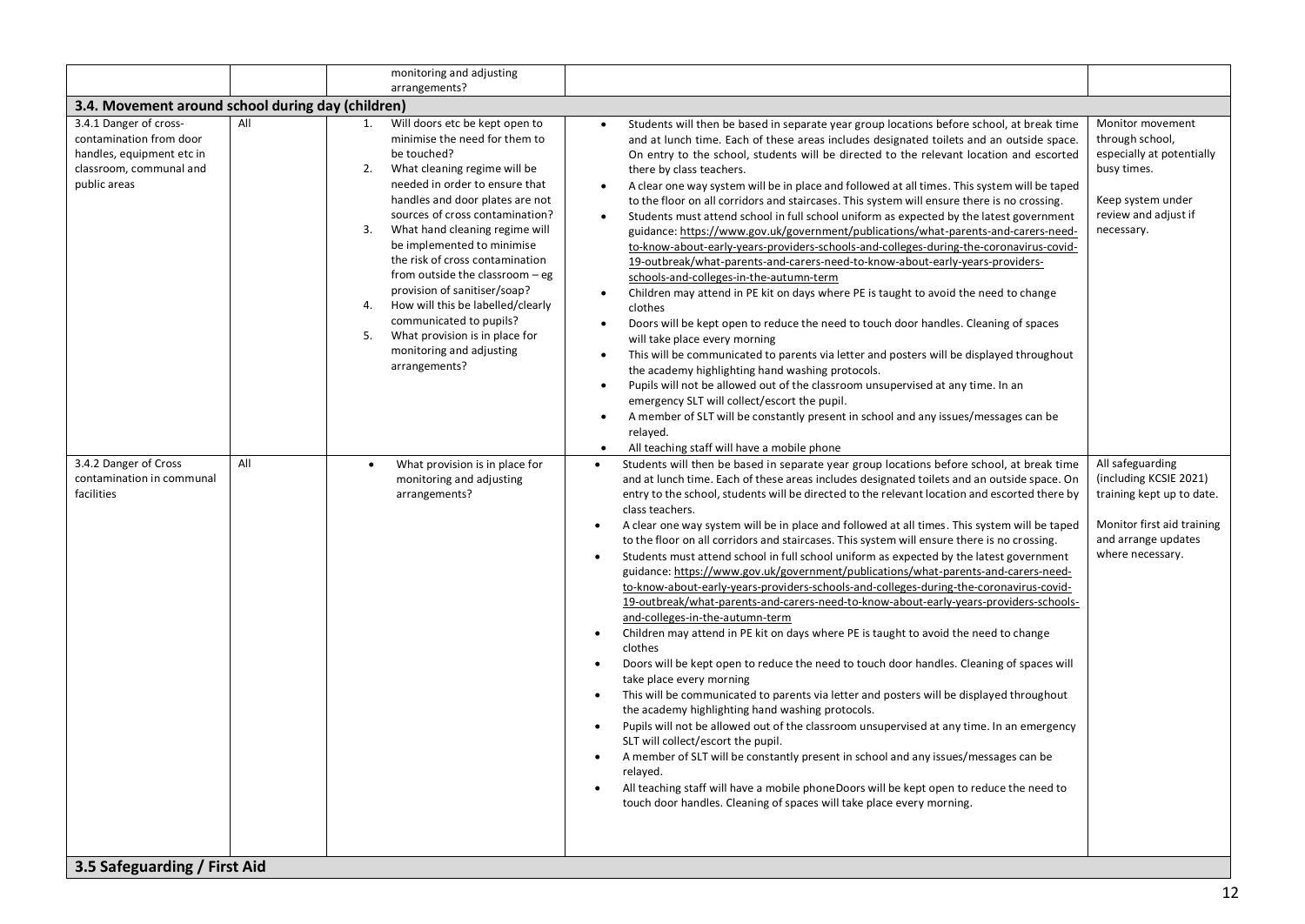| 3.5.1 Risk of increased<br>safeguarding/pastoral<br>needs following self-<br>isolation - risk of pastoral<br>worker/ safeguarding lead<br>cross contaminating<br>individuals and groups | All | 1.<br>2.<br>3.<br>4.<br>5. | What provision has been made<br>for pastoral/safeguarding<br>support?<br>Have reporting lines been<br>reinforced?<br>How will pastoral support be<br>provided while maintaining<br>social distancing - can outside<br>spaces be utilised?<br>What consideration has been<br>made to access by social<br>workers/Early Help etc - how<br>will this be managed?<br>What provision is in place for<br>monitoring and adjusting<br>arrangements?                                                                                                                                           | $\bullet$<br>$\bullet$                                                                               | Staff will be briefed around the need to be vigilant to concerns over student<br>wellbeing/abuse.<br>All safeguarding training is up to date and reporting will follow the established channels<br>to the safeguarding team.                                                                                                                                                                                                                                                                                                                                                                                                                                                                                                                                                                                                                                                                                                                                                                                                            | Ensure staff are aware<br>of the new<br>arrangements for self<br>isolation.<br>Continue to monitor<br>twice weekly LFT tests<br>for staff.                                                                                    |
|-----------------------------------------------------------------------------------------------------------------------------------------------------------------------------------------|-----|----------------------------|----------------------------------------------------------------------------------------------------------------------------------------------------------------------------------------------------------------------------------------------------------------------------------------------------------------------------------------------------------------------------------------------------------------------------------------------------------------------------------------------------------------------------------------------------------------------------------------|------------------------------------------------------------------------------------------------------|-----------------------------------------------------------------------------------------------------------------------------------------------------------------------------------------------------------------------------------------------------------------------------------------------------------------------------------------------------------------------------------------------------------------------------------------------------------------------------------------------------------------------------------------------------------------------------------------------------------------------------------------------------------------------------------------------------------------------------------------------------------------------------------------------------------------------------------------------------------------------------------------------------------------------------------------------------------------------------------------------------------------------------------------|-------------------------------------------------------------------------------------------------------------------------------------------------------------------------------------------------------------------------------|
| 3.6 Suspected / Confirmed Cases                                                                                                                                                         |     |                            |                                                                                                                                                                                                                                                                                                                                                                                                                                                                                                                                                                                        |                                                                                                      |                                                                                                                                                                                                                                                                                                                                                                                                                                                                                                                                                                                                                                                                                                                                                                                                                                                                                                                                                                                                                                         |                                                                                                                                                                                                                               |
| 3.6.1 Risk of contamination<br>spreading as symptomatic<br>child continues to mix with<br>staff / children                                                                              | All | 1.<br>2.<br>3.<br>4.<br>5. | Has a clear message been<br>communicated to all<br>stakeholders that any child with<br>a raised temperature or cough<br>will be sent home?<br>Have good hygiene systems<br>been put in place to ensure<br>basic sneeze/cough/hand<br>hygiene is consistently adopted?<br>Has a well-ventilated area been<br>allocated to 'hold' children with<br>symptoms in isolation until they<br>can be collected?<br>What arrangements are in place<br>for supervision while a child is in<br>the isolation space?<br>What provision is in place for<br>monitoring and adjusting<br>arrangements? | $\bullet$<br>$\bullet$<br>$\bullet$<br>$\bullet$                                                     | Anyone displaying symptoms will be sent home immediately and asked to book a test.<br>They will be asked to inform the school of the result.<br>Any student showing symptoms who cannot leave the premises straight away, will be<br>moved to a room where they can be isolated behind a closed door. A window will be<br>opened for ventilation. If they need to go to the toilet while waiting to be collected, they<br>should use a separate toilet if possible. The toilet should be cleaned and disinfected using<br>standard cleaning products before being used by anyone else.<br>This message will be communicated to all staff, parents and governors. We will continue<br>to liaise with the member of staff on their condition and eventual return to school.<br>If a member of staff displays symptoms they should leave the academy immediately and<br>book a PCR test. Staff should inform the academy of the result.                                                                                                    | Monitor cleaning<br>products and replenish<br>where necessary.                                                                                                                                                                |
| 3.7 Health and Wellbeing                                                                                                                                                                |     |                            |                                                                                                                                                                                                                                                                                                                                                                                                                                                                                                                                                                                        |                                                                                                      |                                                                                                                                                                                                                                                                                                                                                                                                                                                                                                                                                                                                                                                                                                                                                                                                                                                                                                                                                                                                                                         |                                                                                                                                                                                                                               |
| 3.7.1 Risk to staff mental<br>health and well-being                                                                                                                                     | All | 1.<br>2.<br>3.<br>4.       | What is in place to reassure staff<br>they are working in as safe an<br>environment as possible?<br>Have staff been asked what they<br>need to feel safe?<br>What is in place to ensure that<br>staff have opportunities for self-<br>referral to mental health<br>support?<br>What is in place to provide<br>opportunities for confidential<br>conversations/counselling<br>sessions?                                                                                                                                                                                                 | $\bullet$<br>$\bullet$<br>$\bullet$<br>$\bullet$<br>$\bullet$<br>$\bullet$<br>$\bullet$<br>$\bullet$ | Communication with staff is prioritised to ensure clarity of procedures and reassurance<br>around safety measures being put in place.<br>Staff suffering with mental health issues are advised to contact their GP initially, but<br>there are counselling services available, including bereavement counselling through the<br>MAST service. Staff should contact a senior leader in school if they require this service<br>Wellbeing/mental health issues are discussed with pupils during PSHE/assemblies and at<br>other appropriate opportunities.<br>Age-appropriate websites/resources are provided for pupils.<br>Staff are directed to useful websites and resources that they might find helpful<br>themselves.<br>Line managers stay in touch regularly with staff and check that they are well.<br>Staff briefings and training focus on wellbeing, recognising the importance of their own<br>wellbeing and that of their pupils.<br>Appropriate work plans are agreed with staff and support is provided where necessary. | Keep MAST places under<br>review and ensure<br>CPOMS is monitored<br>regularly.<br>SLT discuss staff<br>wellbeing as a rolling<br>agenda item for<br>meetings.<br>Referral to welfare<br>support for staff<br>wherever needed |